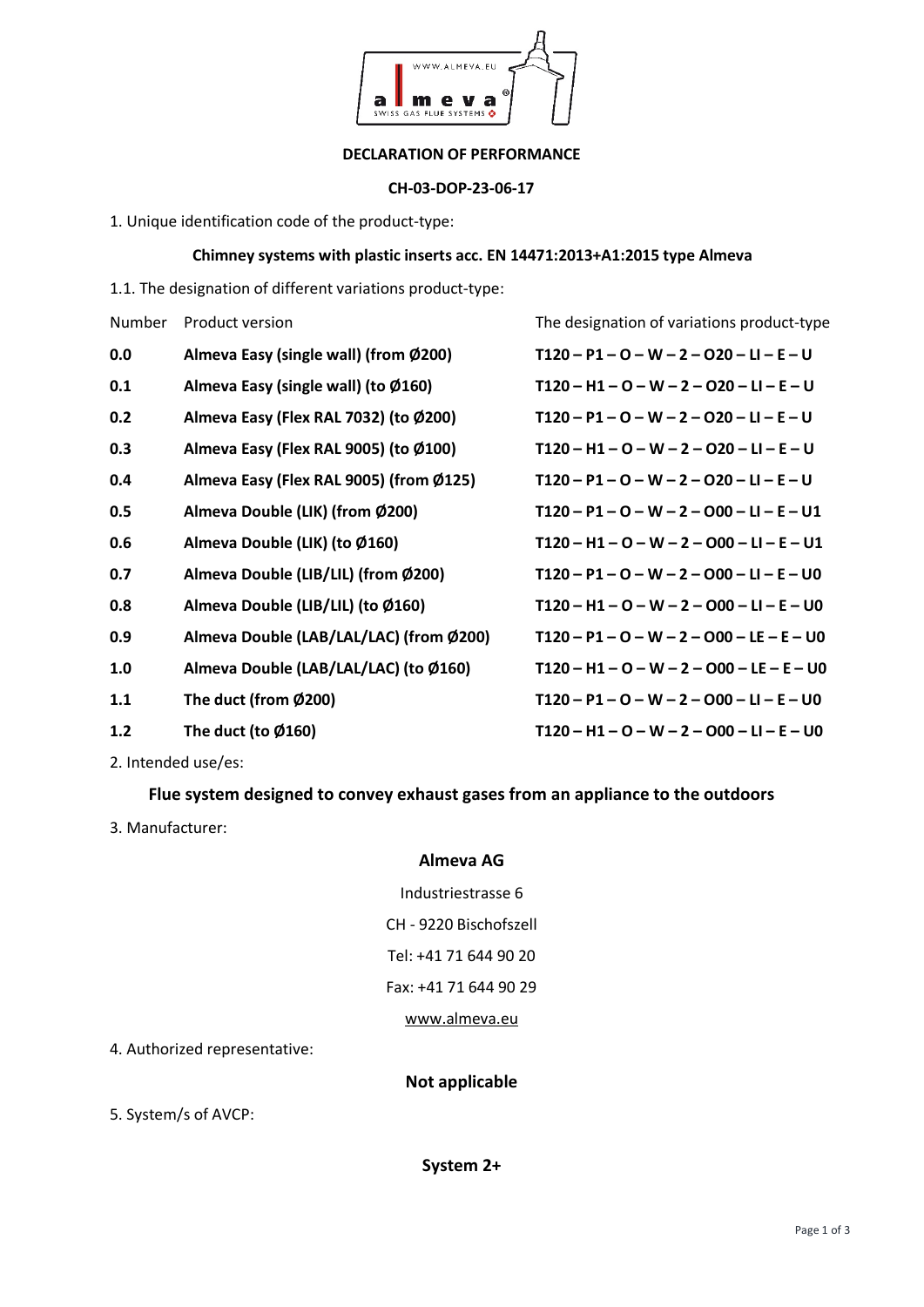6. Harmonized standard:

#### **EN 14471:2013+A1:2015**

7. Notified body/ies:

## **TÜV SÜD INDUSTRIE SERVICE GMBH**

WESTENDSTRASSE 199

DE - 80686 MÜNCHEN

## NOTIFIZIERTE STELLE NR. 0036

8. Declared performance/s:

| <b>Basic characteristics</b>                                             | <b>Attributes</b>                                                                                                                                                                                                 | <b>Harmonized technical</b><br>specification |
|--------------------------------------------------------------------------|-------------------------------------------------------------------------------------------------------------------------------------------------------------------------------------------------------------------|----------------------------------------------|
| Compressive strength (maximum height)                                    | to 30m                                                                                                                                                                                                            | EN 14471:2013+A1:2015                        |
| Resistance to wind load<br>(freestanding distance above the last anchor) | Product version 0.9-1.0:<br>3m above the last anchoring                                                                                                                                                           | EN 14471:2013+A1:2015                        |
| Resistance to wind load<br>(maximum height between the two anchoring)    | Product version 0.9-1.0:<br>4m between the two anchoring                                                                                                                                                          | EN 14471:2013+A1:2015                        |
| Reaction to fire                                                         | E                                                                                                                                                                                                                 | EN 14471:2013+A1:2015                        |
| Class of outer wall                                                      | Product version 0.0-0.4:<br>U<br>Product version 0.5-0.6:<br>U1<br>Product version 0.7-1.2:<br>U <sub>0</sub>                                                                                                     | EN 14471:2013+A1:2015                        |
| Fire resistance                                                          | O                                                                                                                                                                                                                 | EN 14471:2013+A1:2015                        |
| Distance from flammable materials (mm)                                   | Product version 0.0-0.4:<br>20<br>Product version 0.5-1.2:<br>00                                                                                                                                                  | EN 14471:2013+A1:2015                        |
| Gas-tightness                                                            | Product version 0.0, 0.2, 0.4, 0.5, 0.7,<br>$0.9, 1.1$ :<br><b>P1</b><br>Product version 0.1, 0.3, 0.6, 0.8, 1.0,<br>1.2:<br>H1                                                                                   | EN 14471:2013+A1:2015                        |
| Durability against thermal load                                          | T120                                                                                                                                                                                                              | EN 14471:2013+A1:2015                        |
| Dimensions (mm)                                                          | Product version 0.0, 0.5, 0.7, 0.9, 1.1:<br>Ø200-315<br>Product version 0.1, 0.6, 0.8, 1.0, 1.2:<br>Ø60-160<br>Product version 0.2:<br>060-200<br>Product version 0.3:<br>060-100<br>Product version 0.4:<br>Ø125 | EN 14471:2013+A1:2015                        |